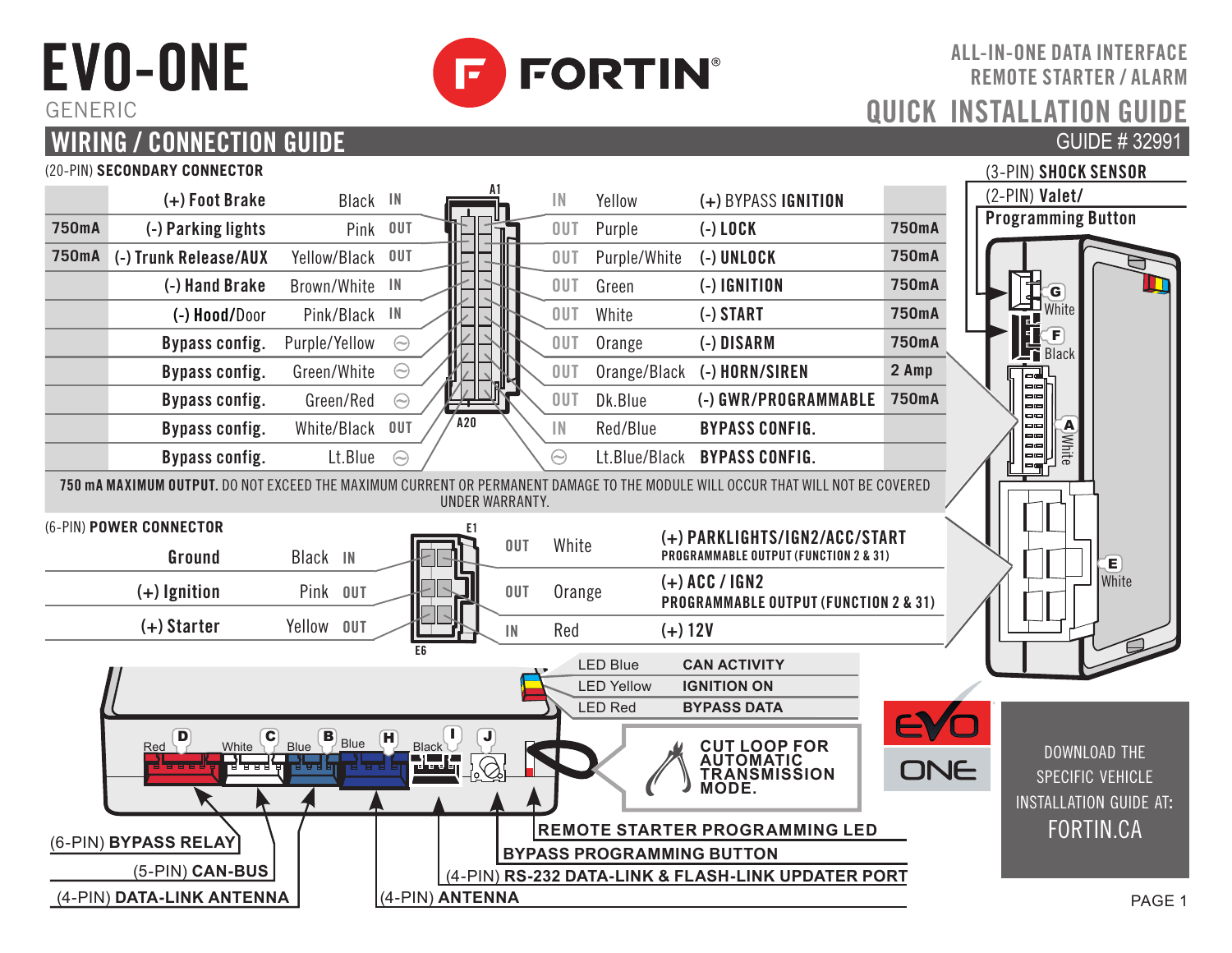| <b>Compatible RF-Kits</b>                                 | Enter the installation guide number in the search engine at<br>WWW.FORTIN.CA |
|-----------------------------------------------------------|------------------------------------------------------------------------------|
| <b>AST ATOM</b>                                           | 19931                                                                        |
| AudioVox & Omega                                          | 19911                                                                        |
| AutoConnect                                               | 26701                                                                        |
| CrimeStopper REVO                                         | 19921                                                                        |
| <b>DEI SmartStart</b>                                     | 19901                                                                        |
| FirsTech RF Kits<br>(RFA-COMPU required, sold separately) | 19941                                                                        |
| <b>OEM Remotes</b>                                        | 26511                                                                        |
| Solace                                                    | 64641                                                                        |
| Text2Car                                                  | 19951                                                                        |
| XL202                                                     | 19961                                                                        |
|                                                           |                                                                              |

http://fortin.ca/en/technology/rf\_kits.html

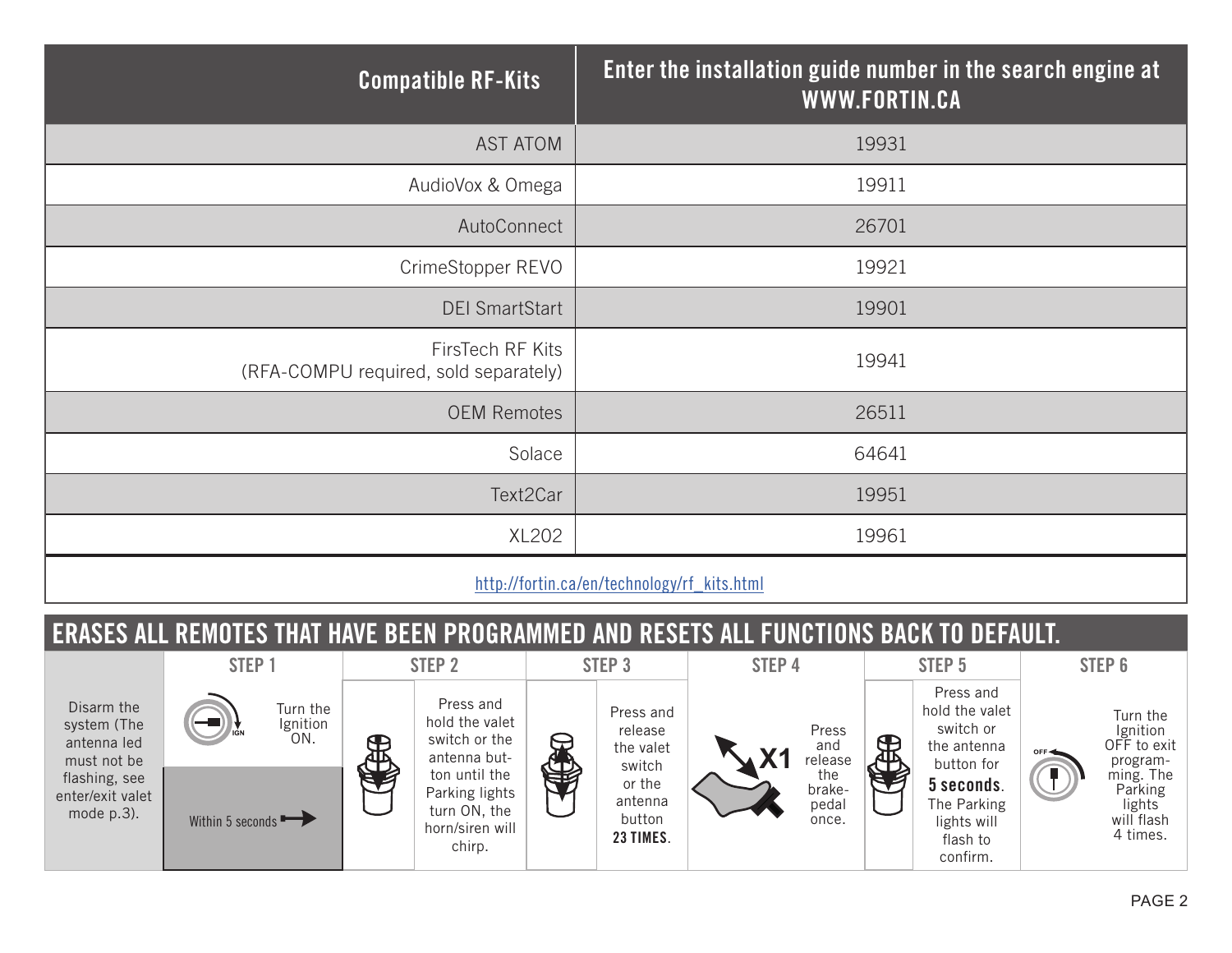## **FUNCTION PROGRAMMING**

exit valet mode

**FORTIN**®



the ignition (ON/ RUN) position.

LED is OFF

button 3 TIMES.

and in valet mode : LED is ON.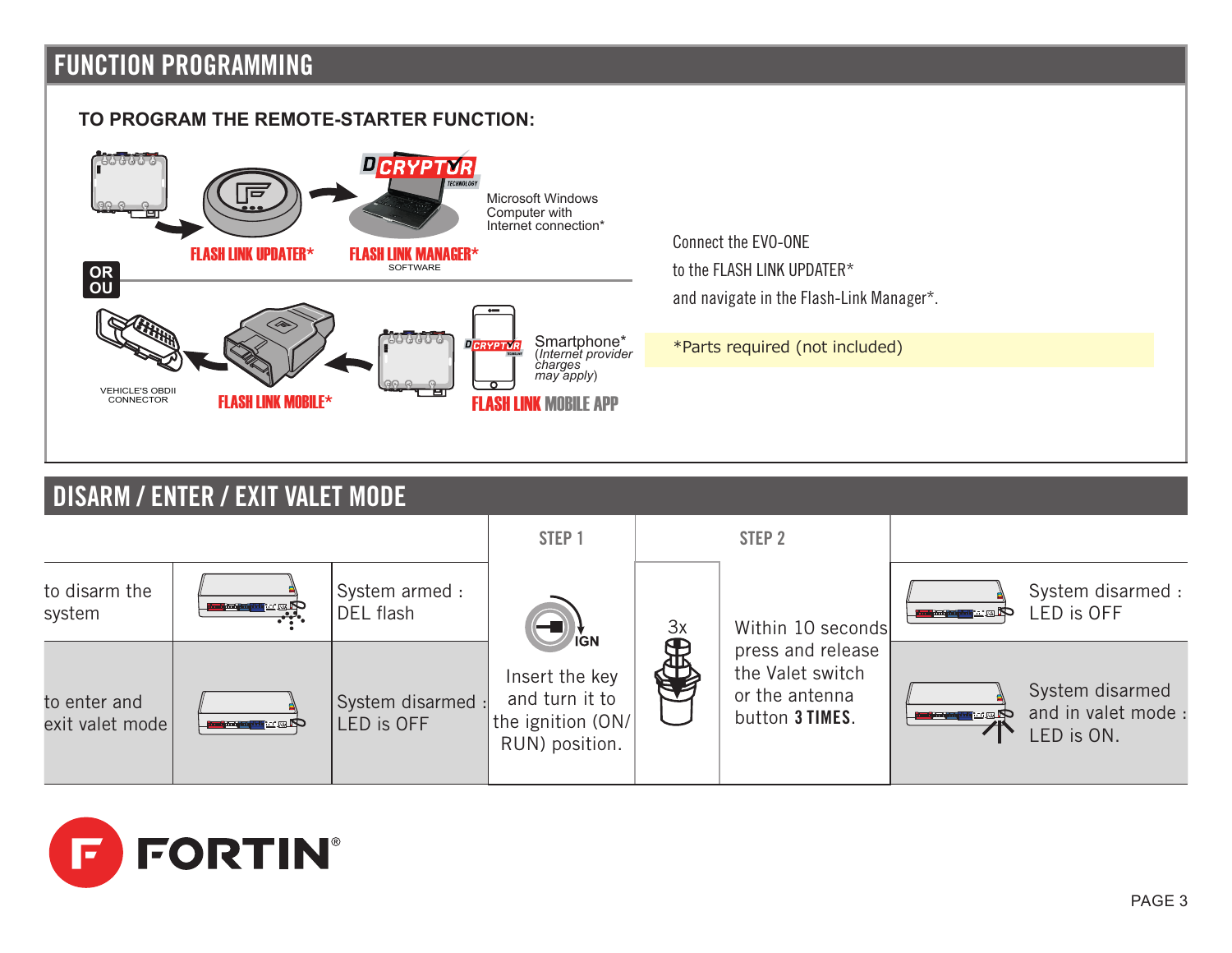| I REMOTE START DIAGNOSTICS                                             |                                                      | <b>ALARM DIAGNOSTICS</b>                           |
|------------------------------------------------------------------------|------------------------------------------------------|----------------------------------------------------|
| Parking Lights flashes (before<br>$\exists$ 00 $\exists$<br>starting): | -00- Parking Lights flashes (after Shutdown) :       | Parking Lights flashes (after<br>$-00$<br>disarm): |
| Ready mode disabled<br>Зx                                              | Normal stop (Brake, Park Brake)<br>1x                | Door open $-$ zone 3<br>3x                         |
| Valet mode activated (The LED<br>4x<br>is on)                          | Runtime expired or shut down by<br>3x<br>transmitter | Shock sensor $-$ zone 4<br>4x                      |
| Hood open<br>5x                                                        | No tachometer signal<br>4x                           | Hood open $-$ zone $5$<br>5x                       |
|                                                                        | 5x<br>Hood open                                      | Trunk open - zone 6<br>6x                          |
|                                                                        | Over crank threshold (8 seconds)<br>6x               |                                                    |

### **WARNING**

NOTICE The manufacturer will accept no responsibility for any electrical damage resulting from improper installation of the product, including either damage to the vehicle itself or to the remote-starter module. This module must be installed by a certified technician including all of the supplied safety devices. Please note that this guide has been written for trained professional technicians, a certain level of skills and knowledge is therefore assumed. Please review the Installation Guide carefully before beginning any work.

WARNING By default this system is setup for vehicles with a manual transmission. For vehicles with an automatic transmission the safety wire loop on the main unit must be cut. Before proceeding to the installation, make sure that the vehicle does not attempt to start when the when the vehicle is in the "drive" or "reverse" position. If an automatic transmission vehicle starts when the transmission is in gear, ensure that the safety wire loop on the unit is not cut. Once the safety wire loop is cut, the system is considered an automatic transmission remote-starter indefinitely. Once a loop is cut all warranties, guaranties, and liability is immediately void if the unit is install on a manual transmission vehicle.Neither the manufacturer or distributor of this module is responsible of damages of any kind indirectly or directly caused by this module, except for the replacement of this module in case of manufacturing defects. This module must be install by qualified technician. This instruction guide may change without notice. To download the installation guide, user guide, or the latest quick installation guide, visit: WWW.FORTIN.CA

Technical support: TEL: 514-255-4357 / 1-877-336-7797

Copyright © 2014-2017, FORTIN AUTO RADIO INC ALL RIGHTS RESERVED MADE IN CANADA REV.:20180905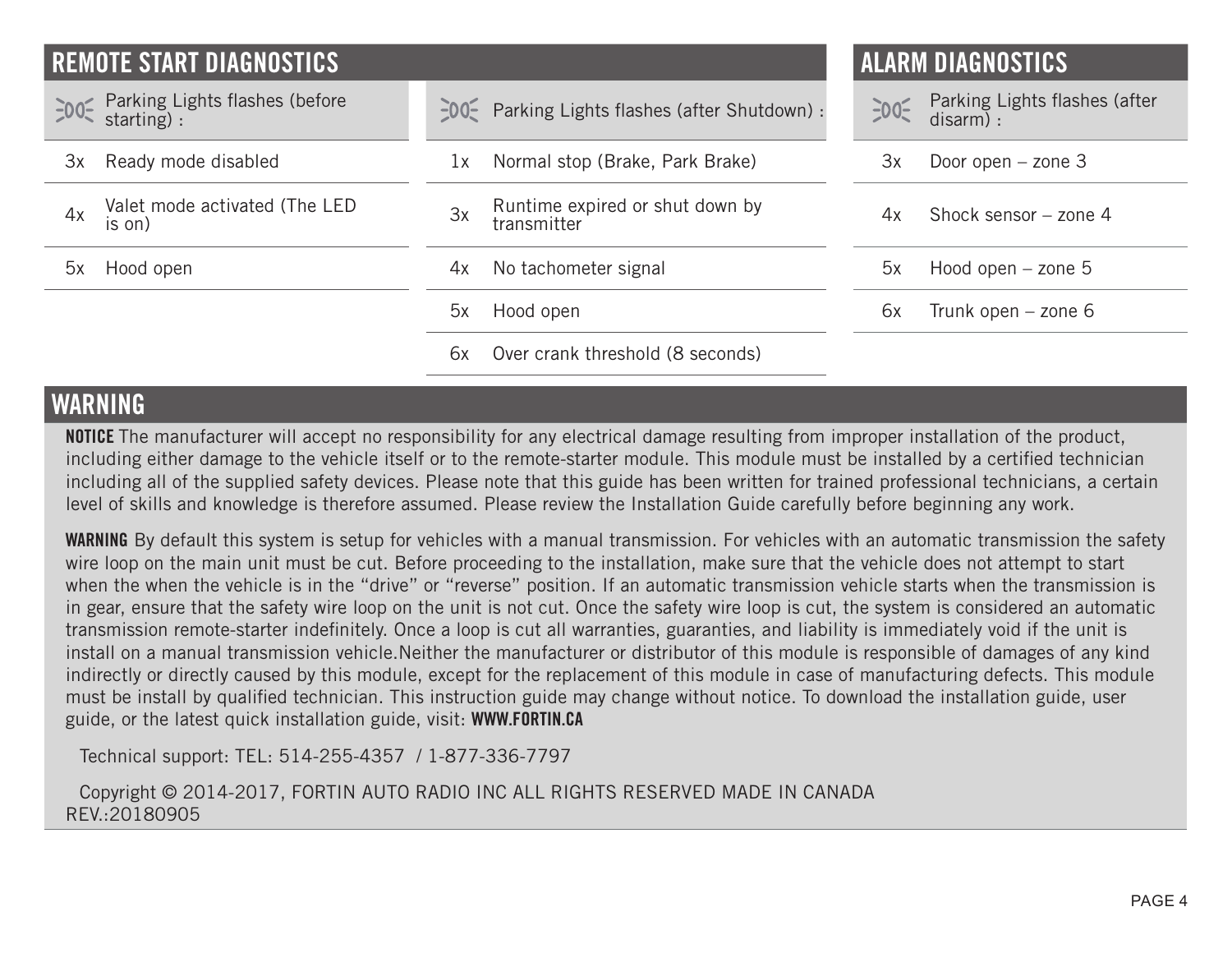# EVO-ONE **GENERIOUE**



### TOUT-EN-UN, INTERFACE DATA ET DÉMARREUR À DISTANCE / ALARME GUIDE D'INSTALLATION GUIDE # 32991

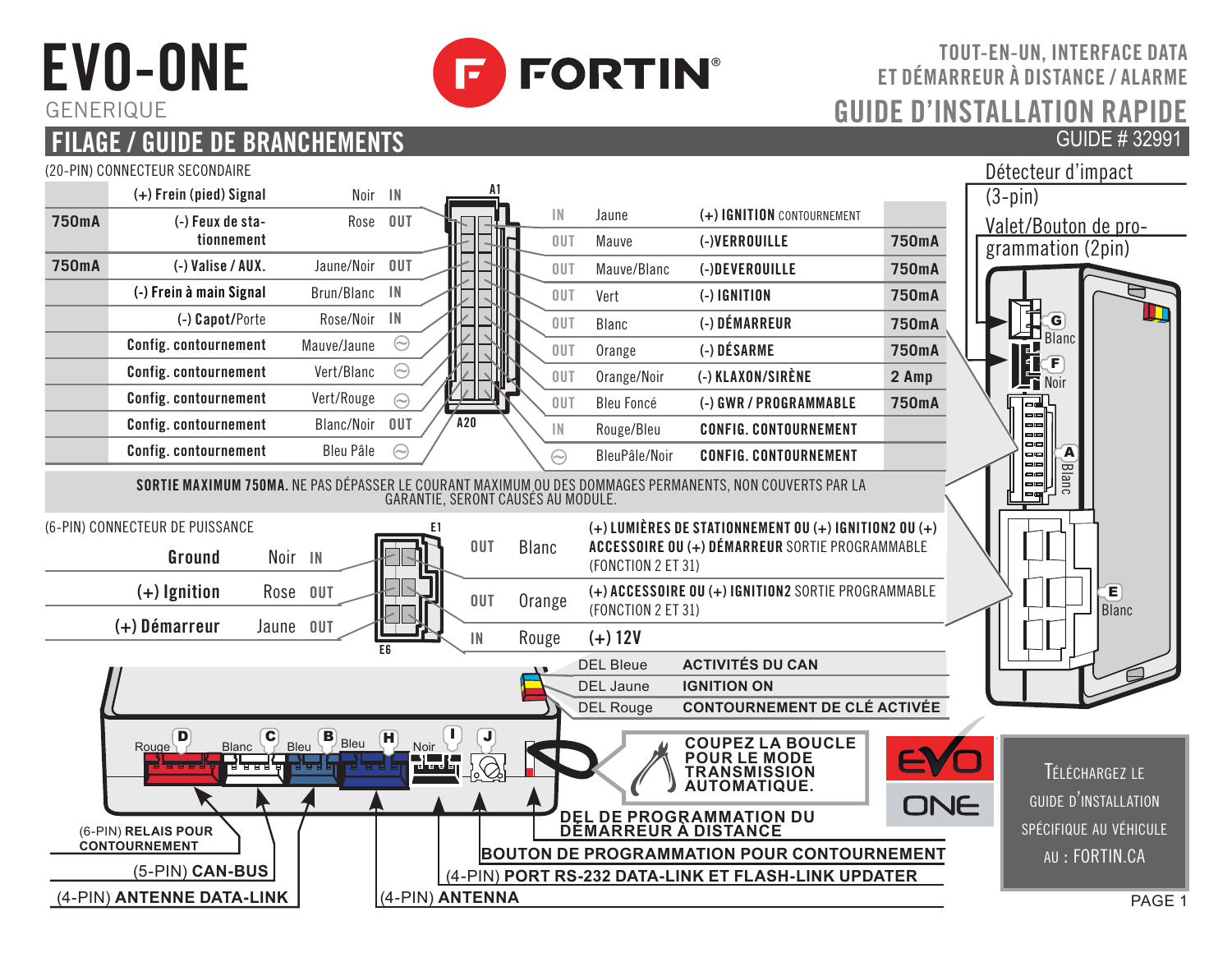| Kits RF compatibles:                                                                                                                                                                                                              | Entrez le numéro de guide d'installation dans le moteur de<br>recherche au WWW.FORTIN.CA |  |
|-----------------------------------------------------------------------------------------------------------------------------------------------------------------------------------------------------------------------------------|------------------------------------------------------------------------------------------|--|
| <b>AST ATOM</b>                                                                                                                                                                                                                   | 19931                                                                                    |  |
| AudioVox & Omega                                                                                                                                                                                                                  | 19911                                                                                    |  |
| AutoConnect                                                                                                                                                                                                                       | 26701                                                                                    |  |
| CrimeStopper REVO                                                                                                                                                                                                                 | 19921                                                                                    |  |
| <b>DEI SmartStart</b>                                                                                                                                                                                                             | 19901                                                                                    |  |
| FirsTech RF Kits<br>(RFA-COMPU required, sold separately)                                                                                                                                                                         | 19941                                                                                    |  |
| <b>OEM Remotes</b>                                                                                                                                                                                                                | 26511                                                                                    |  |
| Solace                                                                                                                                                                                                                            | 64641                                                                                    |  |
| Text2Car                                                                                                                                                                                                                          | 19951                                                                                    |  |
| XL202                                                                                                                                                                                                                             | 19961                                                                                    |  |
| $\mathbf{r}$ , and the contract of the contract of the contract of the contract of the contract of the contract of the contract of the contract of the contract of the contract of the contract of the contract of the contract o |                                                                                          |  |

#### http://fortin.ca/fr/technology/rf\_kits.html

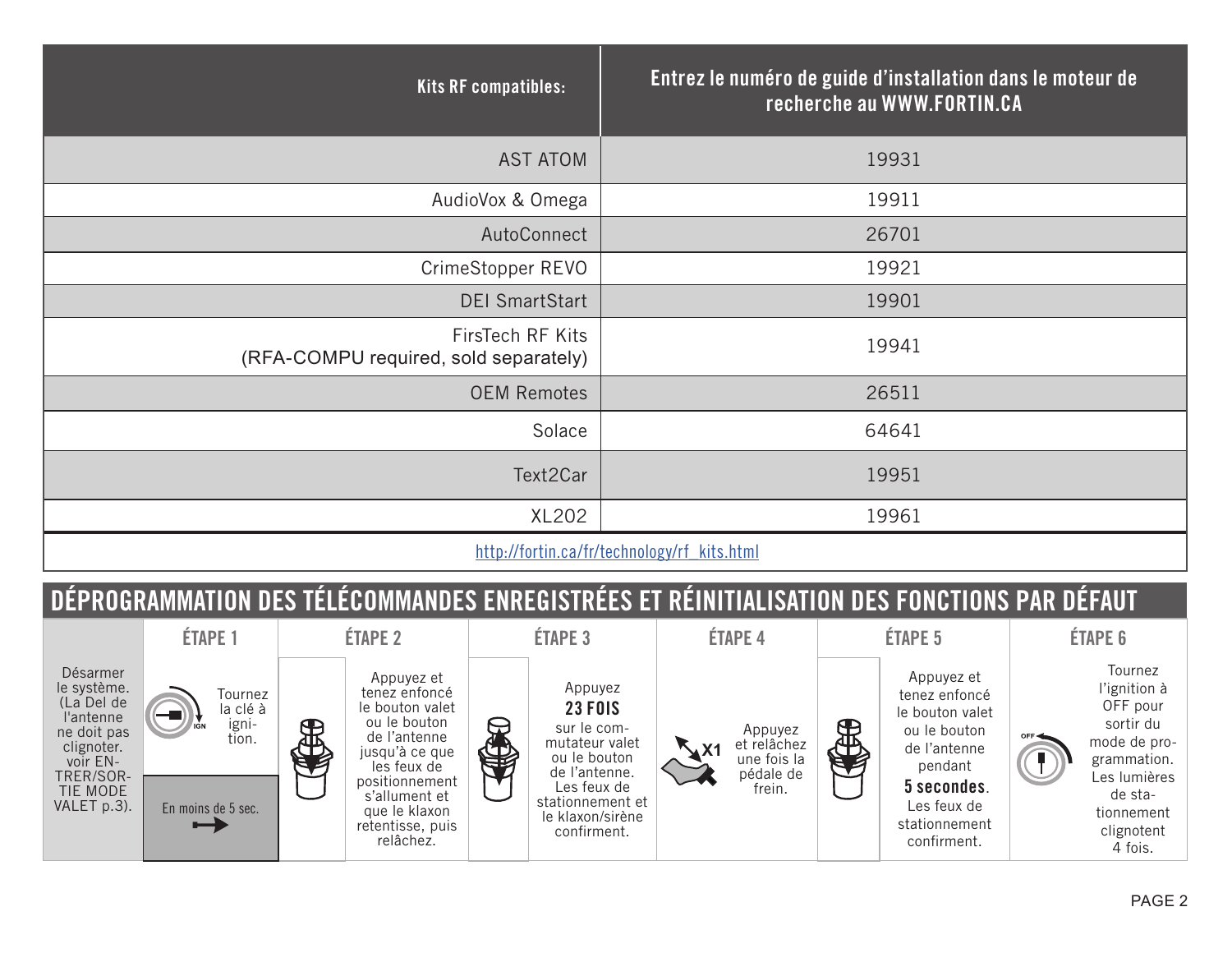## **PROGRAMMATION DES FONCTIONS**

#### **POUR PROGRAMMER LES FONCTIONS DU DÉMARREUR :**



Branchez le EVO-ONE au FLASH LINK UPDATER\* et naviguer dans le Flash-Link Manager\*

\*Pièces requises (non incluses)

## **DÉSARMER / ENTRER / SORTIR DU MODE VALET**